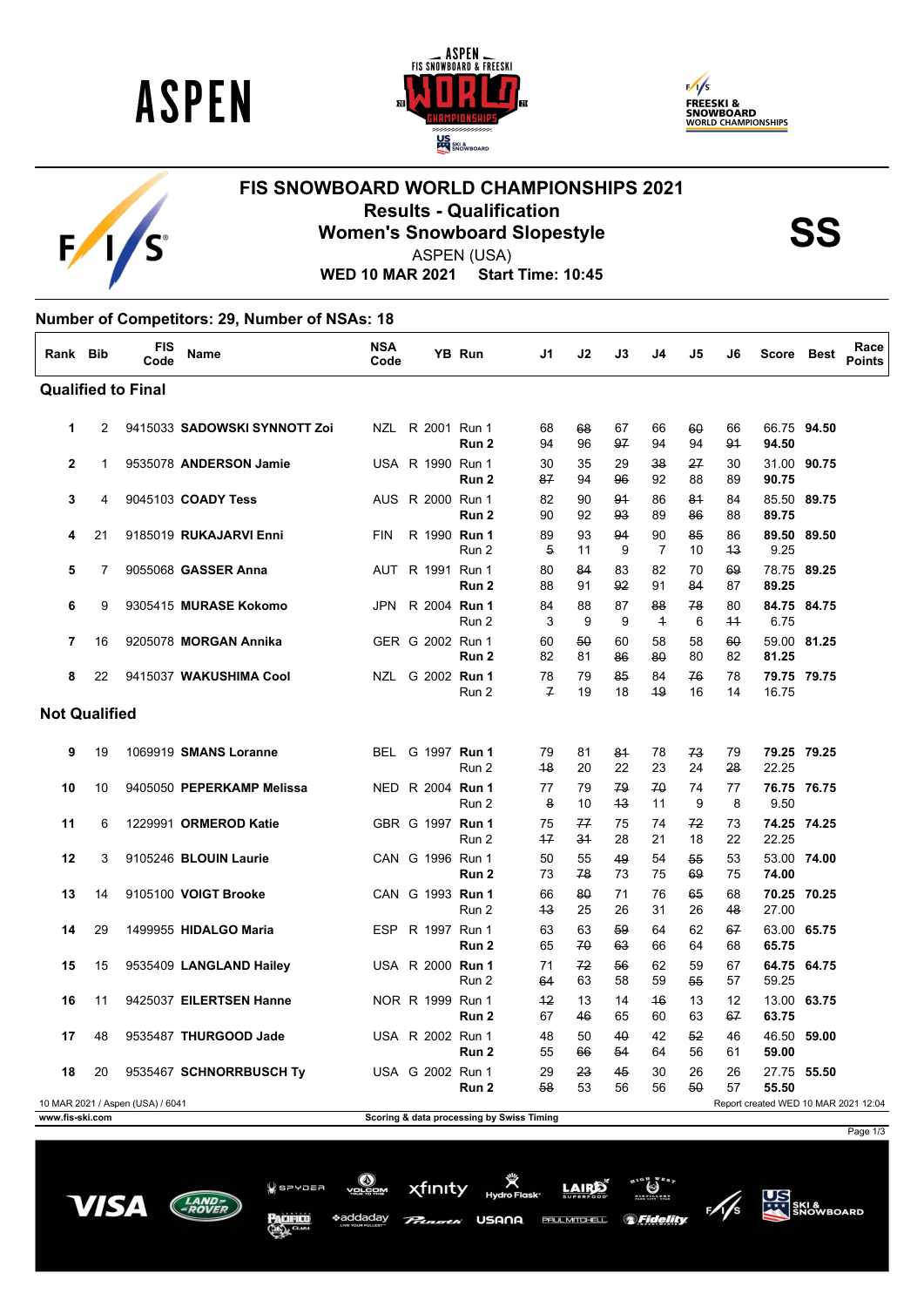

 $F/I/S$ 





## **FIS SNOWBOARD WORLD CHAMPIONSHIPS 2021 Results - Qualification<br>
Women's Snowboard Slopestyle<br>
ASPEN (USA)**

ASPEN (USA)

**WED 10 MAR 2021 Start Time: 10:45**

| Rank Bib |    | <b>FIS</b><br>Code | <b>Name</b>              | <b>NSA</b><br>Code |                  | YB Run | J1                  | J2                 | J3                    | J4                  | J5       | J6       | <b>Score</b>   | Best           | Race<br><b>Points</b> |
|----------|----|--------------------|--------------------------|--------------------|------------------|--------|---------------------|--------------------|-----------------------|---------------------|----------|----------|----------------|----------------|-----------------------|
| 19       | 28 |                    | 1709938 MEDLOVA Klaudia  |                    | SVK R 1993 Run 1 | Run 2  | 45<br>32            | 47<br>36           | 52<br>32              | 46<br>38            | 43<br>36 | 49<br>31 | 34.00          | 46.75 46.75    |                       |
| 20       | 12 |                    | 9305338 IWABUCHI Reira   | JPN                | R 2001 Run 1     | Run 2  | 44<br>40            | 12<br>57           | $+7$<br>42            | 14<br>50            | 15<br>41 | 15<br>52 | 46.25          | 14.00 46.25    |                       |
| 21       | 27 |                    | 9535496 TRAUB Terra      | TPE                | R 1993 Run 1     | Run 2  | 26<br>41            | 25<br>40           | 27<br>37              | 20<br>44            | 28<br>36 | 29<br>36 | 26.50<br>38.50 | 38.50          |                       |
| 22       | 25 |                    | 9105409 BAIRD Jasmine    |                    | CAN R 1999 Run 1 | Run 2  | 35<br>31            | $30^{\circ}$<br>32 | 36<br>30              | 32<br>27            | 30<br>25 | 38<br>34 | 30.00          | 33.25 33.25    |                       |
| 23       | 8  |                    | 1069925 POPPE Evy        | <b>BEL</b>         | R 2004 Run 1     | Run 2  | 22<br>24            | $30^{\circ}$<br>29 | 25<br>22              | 26<br>22            | 24<br>25 | 26<br>21 | 25.25<br>22.50 | 25.25          |                       |
| 24       | 17 |                    | 9195093 LEFEVRE Lucile   |                    | FRA R 1995 Run 1 | Run 2  | 40<br>27            | 14<br>22           | 45<br>21              | 12<br>24            | 14<br>49 | 11<br>25 | 12.75<br>23.00 | 23.00          |                       |
| 25       | 30 |                    | 1389930 JUGOVAC Lea      |                    | CRO R 1994 Run 1 | Run 2  | $\mathcal{F}$<br>44 | 11<br>25           | 8<br>34               | 10<br>19            | 8<br>20  | 22<br>20 | 21.00          | 9.25 21.00     |                       |
| 26       | 23 |                    | 1159968 PANCOCHOVA Sarka | CZE                | R 1990 Run 1     | Run 2  | 8<br>15             | 40<br>24           | $6\overline{6}$<br>16 | 8<br>17             | 9<br>43  | 9<br>13  | 15.25          | 8.50 15.25     |                       |
| 27       | 24 |                    | 9305286 ONITSUKA Miyabi  | <b>JPN</b>         | R 1998 Run 1     | Run 2  | 9<br>2              | 46<br>8            | 4<br>7                | 6<br>$\overline{2}$ | 11<br>5  | 6<br>7   | 5.25           | 8.00 8.00      |                       |
|          | 13 |                    | 9105426 GENDRON Sommer   |                    | CAN G 2001 Run 1 | Run 2  |                     |                    |                       |                     |          |          | <b>DNS</b>     | <b>DNS DNS</b> |                       |
|          | 18 |                    | 9305386 ASANUMA Hinari   | <b>JPN</b>         | R 2002 Run 1     | Run 2  |                     |                    |                       |                     |          |          | <b>DNS</b>     | <b>DNS DNS</b> |                       |

| Jury                                             |                         |            | <b>Technical Data</b>             |  |                              |            |
|--------------------------------------------------|-------------------------|------------|-----------------------------------|--|------------------------------|------------|
| <b>FIS Contest Director</b>                      | <b>MORESI Roberto</b>   | <b>FIS</b> | <b>Course Name</b>                |  | <b>Buttermilk Slopestyle</b> |            |
| <b>FIS Technical Delegate</b>                    | <b>STANOVNIK Matevz</b> | <b>SLO</b> | <b>Start / Finish Elevation</b>   |  | 2660m / 2515m                |            |
| <b>Head Judge</b>                                | <b>SUMATIC Iztok</b>    | <b>SLO</b> | Vertical Drop / Course Length     |  | 145m / 528m                  |            |
| <b>Chief of Competition</b>                      | LINDSAY Tyler           | <b>USA</b> | <b>Number of Jump Features</b>    |  | 3                            |            |
| <b>Officials</b>                                 |                         |            | <b>Number of Jibbing Features</b> |  | 3                            |            |
| <b>Chief of Course</b>                           | RIOUS Yanick            | <b>USA</b> | Judges                            |  |                              |            |
| Course Designer and Builder Buttermilk Park Crew |                         |            | Judge 1                           |  | VOGAN Gaz                    | <b>GBR</b> |
|                                                  |                         |            | Judge 2                           |  | <b>BREWER Jonas</b>          | USA        |
|                                                  |                         |            | Judge 3                           |  | <b>REITSAMER Simon</b>       | <b>AUT</b> |
|                                                  |                         |            | Judge 4                           |  | <b>BETSCHART Markus</b>      | SUI        |
|                                                  |                         |            | Judge 5                           |  | <b>LEHMANN Andy</b>          | <b>GER</b> |
|                                                  |                         |            | Judge 6                           |  | <b>RAYMER Max</b>            | USA        |